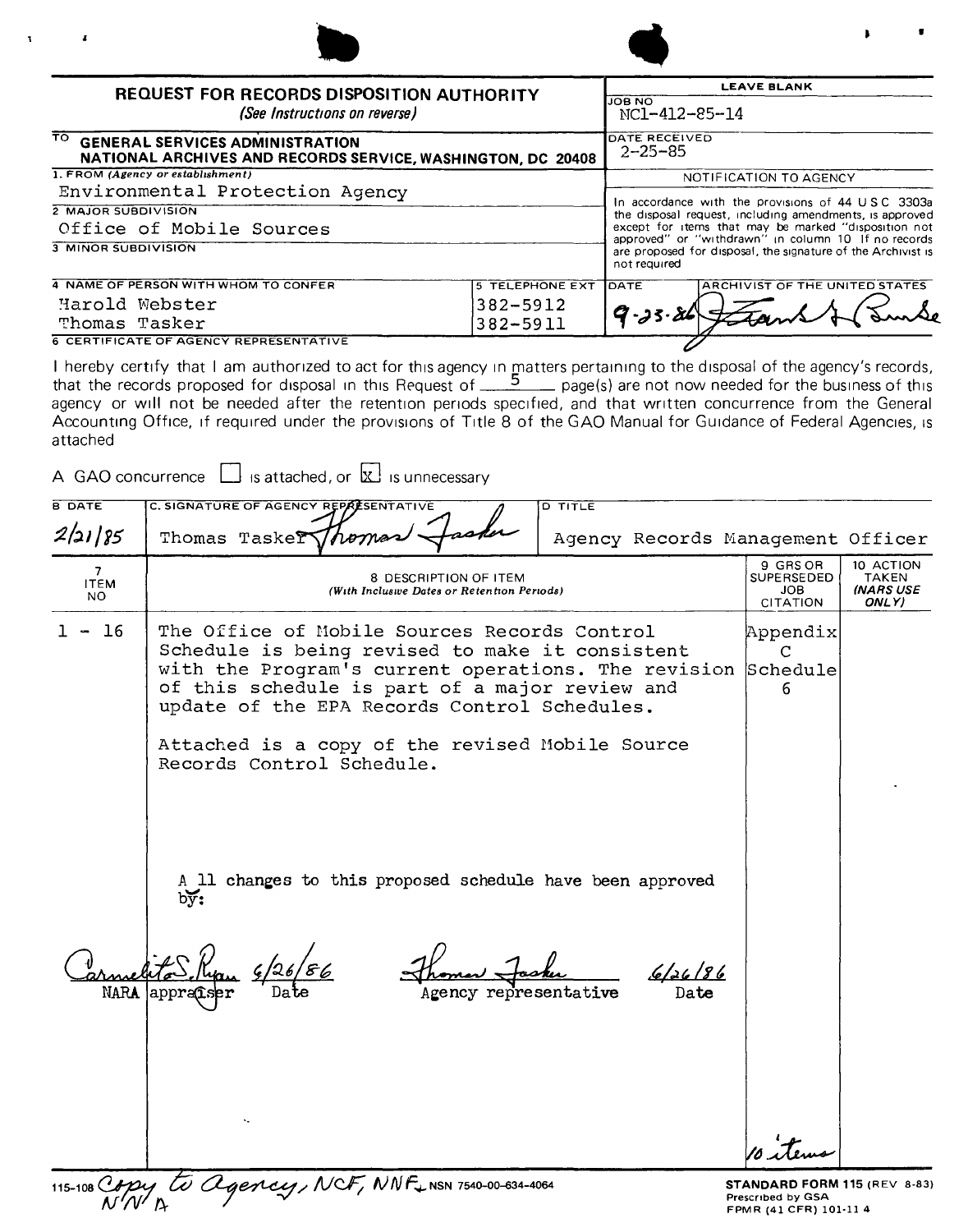$\sim$  100  $\pm$  100  $\pm$ 

 $\tilde{\mathbf{r}}$ 

 $\bar{\mathbf{a}}$ 

 $\sim$ 

 $\mathcal{A}$  $\ddot{\phantom{0}}$ 

 $\frac{1}{\sqrt{2}}\int_{\mathcal{X}}\frac{d\mathcal{X}}{d\mathcal{X}}\frac{d\mathcal{X}}{d\mathcal{X}}\frac{d\mathcal{X}}{d\mathcal{X}}\frac{d\mathcal{X}}{d\mathcal{X}}\frac{d\mathcal{X}}{d\mathcal{X}}\frac{d\mathcal{X}}{d\mathcal{X}}\frac{d\mathcal{X}}{d\mathcal{X}}\frac{d\mathcal{X}}{d\mathcal{X}}\frac{d\mathcal{X}}{d\mathcal{X}}\frac{d\mathcal{X}}{d\mathcal{X}}\frac{d\mathcal{X}}{d\mathcal{X}}\frac{$ 

 $\mathcal{L}^{\text{max}}$ 

 $\omega$ 

 $\pmb{\tau}$ 

 $\frac{1}{2}$ 

| U.S. ENVIRONMENTAL PROTECTION AGENCY-RECORDS CONTROL SCHEDULES |                                                                                                                                                                                                                                                                                                                                                                                               |                                                                                                                                                                                                                                                                                                                                                                                 |                           |  |
|----------------------------------------------------------------|-----------------------------------------------------------------------------------------------------------------------------------------------------------------------------------------------------------------------------------------------------------------------------------------------------------------------------------------------------------------------------------------------|---------------------------------------------------------------------------------------------------------------------------------------------------------------------------------------------------------------------------------------------------------------------------------------------------------------------------------------------------------------------------------|---------------------------|--|
| TITLE OF SCHEDULE<br>COVERAGE OF SCHEDULE                      |                                                                                                                                                                                                                                                                                                                                                                                               |                                                                                                                                                                                                                                                                                                                                                                                 |                           |  |
| MOBILE SOURCE RECORDS                                          |                                                                                                                                                                                                                                                                                                                                                                                               | APPLICABLE HEADQUARTERS OFFICE                                                                                                                                                                                                                                                                                                                                                  |                           |  |
| $\frac{1}{2}$                                                  | NAME AND DESCRIPTION OF RECORD/FILE                                                                                                                                                                                                                                                                                                                                                           | RETENTION PERIOD AND DISPOSITION                                                                                                                                                                                                                                                                                                                                                |                           |  |
| $\overline{1}$ .                                               | Controlled and Major Correspondence of the Director, Office<br>of Mobile Sources. Includes copies of controlled and<br>major correspondence signed by the Director. The cor-<br>respondence significantly documents the program activi-<br>ties and was processed under special handling control proce-<br>dures because of the importance of the letters or time<br>requirements of replies. | Retention: Permanent<br>Disposition: Break file at end of year. Keep in<br>office current year plus 1 additional year, then<br>transfer to the FRC. Keep in FRC for 10 years,<br>then offer to the National Archives in $\cancel{A}5$ year<br>blocks.                                                                                                                           |                           |  |
| 2.1                                                            | General Correspondence of the Director, Office of Mobile<br>Sources. Includes copies of non-controlled (routine) cor-<br>respondence. Records consist of incoming letters and<br>enclosures.                                                                                                                                                                                                  | Retention: Retain 5 years.<br>Disposition: Break file at end of year. Keep in<br>office I year, then transfer to the FRC. Destroy<br>when 5 years old.                                                                                                                                                                                                                          |                           |  |
| 3.                                                             | Program Development File. Consists of records related to<br>the development of Mobile Sources policies and programs.<br>Records consist of correspondence, issue papers and reports<br>relative to policy, strategy, program control, research<br>priorities, legislative priorities, and other related<br>records.                                                                           | Retention: Permanent.<br>Disposition: Break file at end of 2 years. Keep<br>in office 3 years, then transfer to the FRC. Keep<br>in FRC for 20 years, then offer to the National<br>Archives in $X^5$ year blocks.                                                                                                                                                              | RECORDS MANAGEMENT MANUAL |  |
| 4.                                                             | Program Management File. Consists of records related to<br>the management and administrative support of each unit of<br>the Office of Mobile Sources. Records consist of program<br>planning and implementation, personnel needs, work, accom-<br>plishments, budgetary materials, and other program manage-<br>ment activities.                                                              | Retention: Retain 5 years.<br>Disposition: Break file at end of year. Keep in<br>office 1 year, then transfer to the FRC.<br>Destroy<br>when 5 years old.                                                                                                                                                                                                                       |                           |  |
| 5.                                                             | Speeches by Office Director or Staff. Speeches prepared<br>for delivery at civic functions and professional con-<br>ferences and meetings.                                                                                                                                                                                                                                                    | Retention:<br>a. Record Copy. Permanent.<br>b. Information Copies. Retain 1 year.<br>Disposition:<br>a. Record Copy. Break file after presentation:<br>Keep in office 5 years, then transfer to the FRC.<br>Keep in FRC 5 years, then offer to the National<br>Archives in \$5 year blocks.<br>b. Information Copies. Destroy when 1 year old<br>or sooner if no longer needed. |                           |  |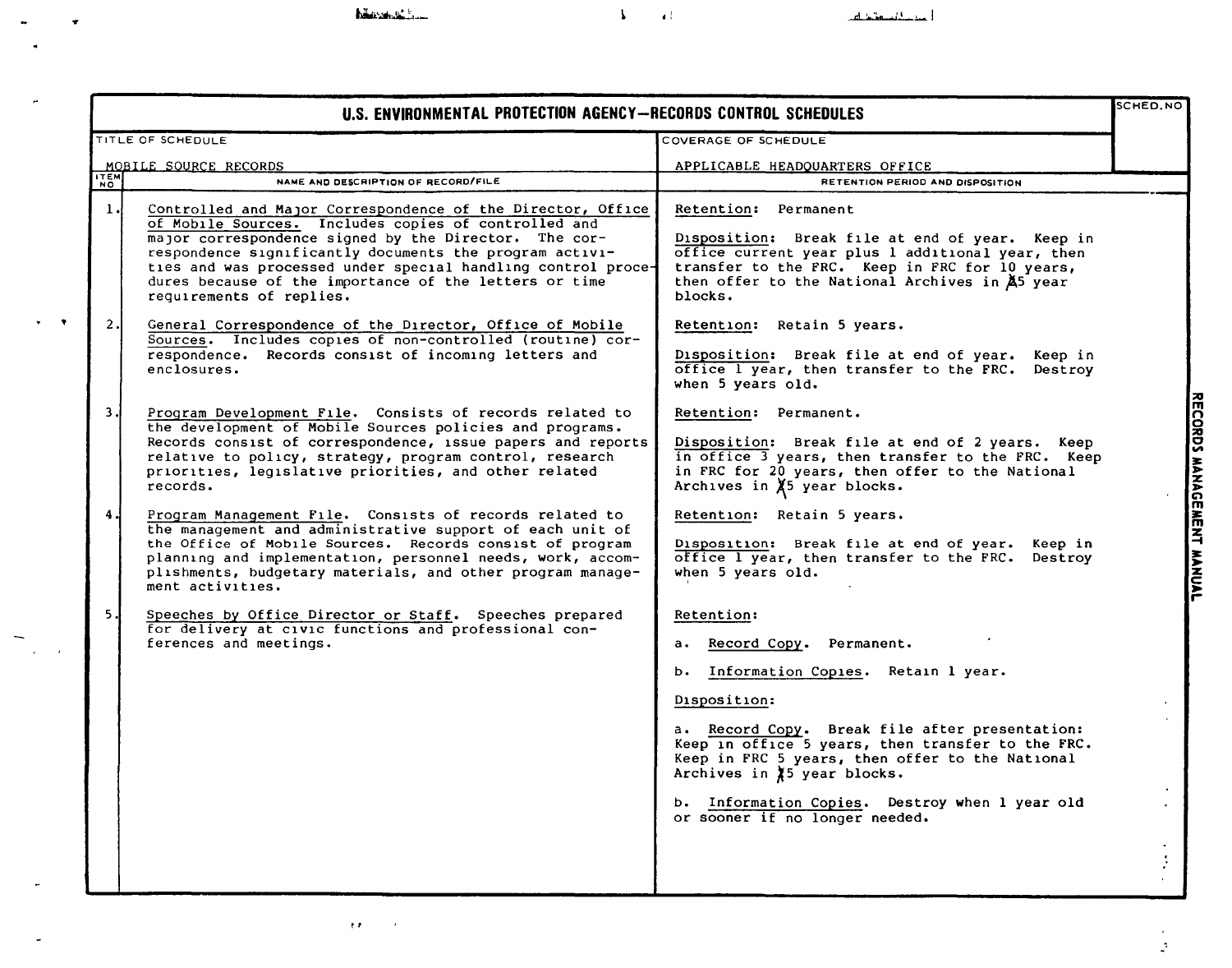|                 | U.S. ENVIRONMENTAL PROTECTION AGENCY-RECORDS CONTROL SCHEDULES                                                                                                                                                                                                                                                                                                                                                                                                                                                                                                                                                                                                                                                   |                                                                                                                                                                                                                                                                              | <b>SCHED NO</b> |
|-----------------|------------------------------------------------------------------------------------------------------------------------------------------------------------------------------------------------------------------------------------------------------------------------------------------------------------------------------------------------------------------------------------------------------------------------------------------------------------------------------------------------------------------------------------------------------------------------------------------------------------------------------------------------------------------------------------------------------------------|------------------------------------------------------------------------------------------------------------------------------------------------------------------------------------------------------------------------------------------------------------------------------|-----------------|
|                 | TITLE OF SCHEDULE                                                                                                                                                                                                                                                                                                                                                                                                                                                                                                                                                                                                                                                                                                | COVERAGE OF SCHEDULE                                                                                                                                                                                                                                                         |                 |
|                 | MOBILE SOURCE RECORDS                                                                                                                                                                                                                                                                                                                                                                                                                                                                                                                                                                                                                                                                                            | APPLICABLE HEADQUARTERS OFFICE                                                                                                                                                                                                                                               |                 |
| <b>ADA</b>      | NAME AND DESCRIPTION OF RECORD/FILE                                                                                                                                                                                                                                                                                                                                                                                                                                                                                                                                                                                                                                                                              | RETENTION PERIOD AND DISPOSITION                                                                                                                                                                                                                                             |                 |
| 6.              | Freedom of Information Response File. Includes copies of in-<br>coming requests for information under the Freedom of Informa-<br>tion Act, copies of replies, and copies of any interagency<br>memoranda concerning the request. Note: this file does not<br>contain the Program <sup>1</sup> s official record of information being<br>requested.                                                                                                                                                                                                                                                                                                                                                               | Retention: Retain 2 years.<br>Disposition: Break file at end of year. Keep in<br>office current plus 1 additional year, then trans-<br>for to the FRO. Destroy when 2 years old.                                                                                             |                 |
| 7.<br>8.        | Contracts and Grants File. Documentation relating to the<br>formulation, award, and changes in contracts and grants.<br>Records consist of orders for supplies or services, procure-<br>ment requests, justification statements, task orders, con-<br>tractor or grantee proposals, bid evaluations, award notices,<br>contractor staff resumes, contract or agreement, report of<br>payments to contractors, progress reports, change notices,<br>etc.                                                                                                                                                                                                                                                          | Retention: Retain 6 years.<br>Disposition: Break file upon the completion of<br>project. Keep in office for 1 additional year,<br>then transfer to the FRC. Destroy when 6 years<br>old.                                                                                     |                 |
|                 | Legislative File. File for records pertaining to proposed<br>existing Pederal legislation. Records consist of proposed<br>bills, acts, amendments, analysis of bills and emendments.<br>news clips, briefing papers, hearing transcripts and reports,<br>correspondence, etc.                                                                                                                                                                                                                                                                                                                                                                                                                                    | Retention: Retain 10 years.<br>Disposition: Break file 2 years after completion<br>of report. Keep in office 3 additional vears, then<br>transfer to the FRC. Destroy when 10 years old.                                                                                     |                 |
| 9.              | Technical Reports. File contains copies of reports prepared<br>for the Administrator showing progress made in the areas of<br>control of automotive exhaust emissions and research efforts<br>related thereto, and status of enforcement actions taken pur-<br>suant to Section 202(b)(4) of the Clean Air Act, as amended.<br>Annual report to the Congress by the Administrator with<br>respect to the development of systems necessary to implement<br>emission standards and to report progress being made to abate<br>exhaust emissions from mobile sources. Other technical<br>reports pertaining to pollution from mobile sources, includ-<br>ing publications, news clips, articles from magazines, etc. | Retention: Permanent.<br>Disposition: Break file 2 years after completion<br>of report. Keep in office 3 additional years, then<br>transfer-to the FRC. Keep in FRC 15 years, then<br>offer to the National Archives.                                                        |                 |
| 10 <sub>1</sub> | Certification Records.<br>a - Record Copy. File contains documents pertaining to the<br>certification of vehicles/engines_by_EPA. Records consist<br>of applications (Parts I and II); EPA test results; certi-<br>fication of conformity; letter of nonconformity and related<br>documents analysis of data on proposed automobiles and<br>evaluation of tests and results to determine if such auto-<br>mobile meet prescribed standards; notices of violations of<br>the Clean Air Act, etc.                                                                                                                                                                                                                  | Retention: Permanent.<br>Disposition: Break file 1 year after certifica-<br>tion action has been completed for model year.<br>Keep in office 5 additional years, then transfer<br>to the FRC. Keep in FRC 15 years, then offer to<br>the National Archives in 5 year blocks. |                 |

of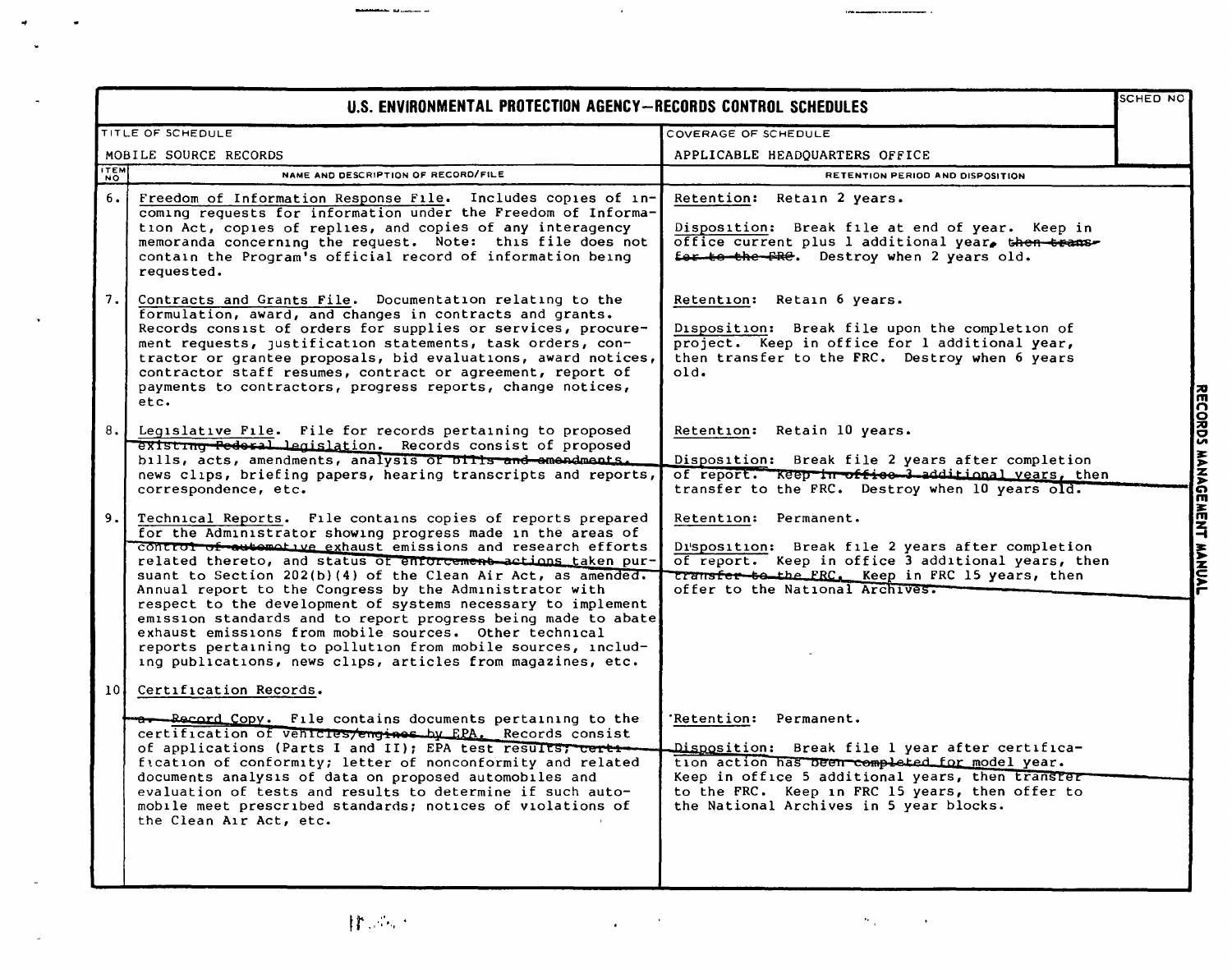| U.S. ENVIRONMENTAL PROTECTION AGENCY-RECORDS CONTROL SCHEDULES |                                                                                                                                                                                                                                                                                                                                                                                                                                                                                                                                                                                                                                                                                                                                                                                                                                                                                                                                                                                                                                                                                                                                     |                                                                                                                                                                                                                                                                                                                                                                                                                                                                                                                                                                                                                                                                      |  |  |
|----------------------------------------------------------------|-------------------------------------------------------------------------------------------------------------------------------------------------------------------------------------------------------------------------------------------------------------------------------------------------------------------------------------------------------------------------------------------------------------------------------------------------------------------------------------------------------------------------------------------------------------------------------------------------------------------------------------------------------------------------------------------------------------------------------------------------------------------------------------------------------------------------------------------------------------------------------------------------------------------------------------------------------------------------------------------------------------------------------------------------------------------------------------------------------------------------------------|----------------------------------------------------------------------------------------------------------------------------------------------------------------------------------------------------------------------------------------------------------------------------------------------------------------------------------------------------------------------------------------------------------------------------------------------------------------------------------------------------------------------------------------------------------------------------------------------------------------------------------------------------------------------|--|--|
|                                                                | TITLE OF SCHEDULE                                                                                                                                                                                                                                                                                                                                                                                                                                                                                                                                                                                                                                                                                                                                                                                                                                                                                                                                                                                                                                                                                                                   | COVERAGE OF SCHEDULE                                                                                                                                                                                                                                                                                                                                                                                                                                                                                                                                                                                                                                                 |  |  |
| MOBILE SOURCE RECORDS                                          |                                                                                                                                                                                                                                                                                                                                                                                                                                                                                                                                                                                                                                                                                                                                                                                                                                                                                                                                                                                                                                                                                                                                     | APPLICABLE HEADQUARTERS OFFICE                                                                                                                                                                                                                                                                                                                                                                                                                                                                                                                                                                                                                                       |  |  |
| <b>ITEM</b>                                                    | NAME AND DESCRIPTION OF RECORD/FILE                                                                                                                                                                                                                                                                                                                                                                                                                                                                                                                                                                                                                                                                                                                                                                                                                                                                                                                                                                                                                                                                                                 | RETENTION PERIOD AND DISPOSITION                                                                                                                                                                                                                                                                                                                                                                                                                                                                                                                                                                                                                                     |  |  |
|                                                                | Other Copies.<br>حطت                                                                                                                                                                                                                                                                                                                                                                                                                                                                                                                                                                                                                                                                                                                                                                                                                                                                                                                                                                                                                                                                                                                | Retention: Retain 5 years.                                                                                                                                                                                                                                                                                                                                                                                                                                                                                                                                                                                                                                           |  |  |
| 121                                                            | 11. Fuel Economy Records. Contains documents pertaining to fuel<br>economy of motor vehicles. Records consist of manufacturers<br>submission, general label contents, CAFE, interior volume<br>information, FEDV, mileage, etc.<br>Data Records. File contains copies of temperature chart<br>tests, correlation tests of instruments, experimental test-<br>ing of devices, strip chart of analyses, drivers trace<br>charts, exhaust concentration data, preliminary results, as<br>compared to final results of tests, etc.                                                                                                                                                                                                                                                                                                                                                                                                                                                                                                                                                                                                      | Disposition: Dreak-file at end of year. Keep in<br>office 3 additional years, then destroy.<br>Retention: Permanent Retain 20 years.<br>Disposition: Break file 1 year after receipt of<br>model year information. Keep in office 5 add1-<br>tional years, then transfer to the FRC. Keep in<br>FRC 15 years, then offer to the National Archives<br>in 5 year blocks. Dustroy muheu 20 years old,<br>Retention: Permanent. Retain 10 years.<br>Disposition: Break file when tests have been com-<br>pleted. Keep in office 5 additional years, then<br>transfer to FRC. Keep in FRC 45 years. then offer<br>to the National Archives in 5 year blocks. Destroy when |  |  |
| 131                                                            | Technology Assessment File.                                                                                                                                                                                                                                                                                                                                                                                                                                                                                                                                                                                                                                                                                                                                                                                                                                                                                                                                                                                                                                                                                                         |                                                                                                                                                                                                                                                                                                                                                                                                                                                                                                                                                                                                                                                                      |  |  |
|                                                                | Record Copy. File contains documents pertaining to the<br>$a_{\bullet}$<br>development and assessment of technology in meeting motor<br>vehicle emission standards pursuant to Section 202(c) of the<br>Clean Arr Act Pecords consist of technology availability,<br>fuel economy and cost at each level of several alternative-<br>emission standard levels; request sent to car manufacturers<br>to ask them to describe the design of their emission control<br>systems, test and development programs, emission data cover-<br>ing regulated and nonregulated pollutants, fuel economy and<br>cost information; studies being conducted by contractors on<br>the technological feasibility of meeting motor vehicle emis-<br>sion standards; tests and evaluations of proposed advance-<br>ment of technology in automobiles and fuels; tests and<br>evaluations of conversions to gaseous fuels and recom-<br>mendations on the use of such fuel as a means to curb<br>exhaust emissions from vehicles; reports of information<br>obtained from car manufacturers concerning the status of<br>their development programs; etc. | Retention: Permanent<br>Disposition: Break file when tests and evaluation<br>have been completed. Keep in office 5 additional<br>yobrs. then transfer to the FRC. Keep in FRC 15<br>years, then offer to the National Archives in-<br>5 year blocks.                                                                                                                                                                                                                                                                                                                                                                                                                 |  |  |
|                                                                | <del>Other Con</del> ies.                                                                                                                                                                                                                                                                                                                                                                                                                                                                                                                                                                                                                                                                                                                                                                                                                                                                                                                                                                                                                                                                                                           | Retention: Retain 3 years.<br>Disposition: Breat frie at end of year. Keep in                                                                                                                                                                                                                                                                                                                                                                                                                                                                                                                                                                                        |  |  |
|                                                                |                                                                                                                                                                                                                                                                                                                                                                                                                                                                                                                                                                                                                                                                                                                                                                                                                                                                                                                                                                                                                                                                                                                                     | office 3 additional years, then destroy.                                                                                                                                                                                                                                                                                                                                                                                                                                                                                                                                                                                                                             |  |  |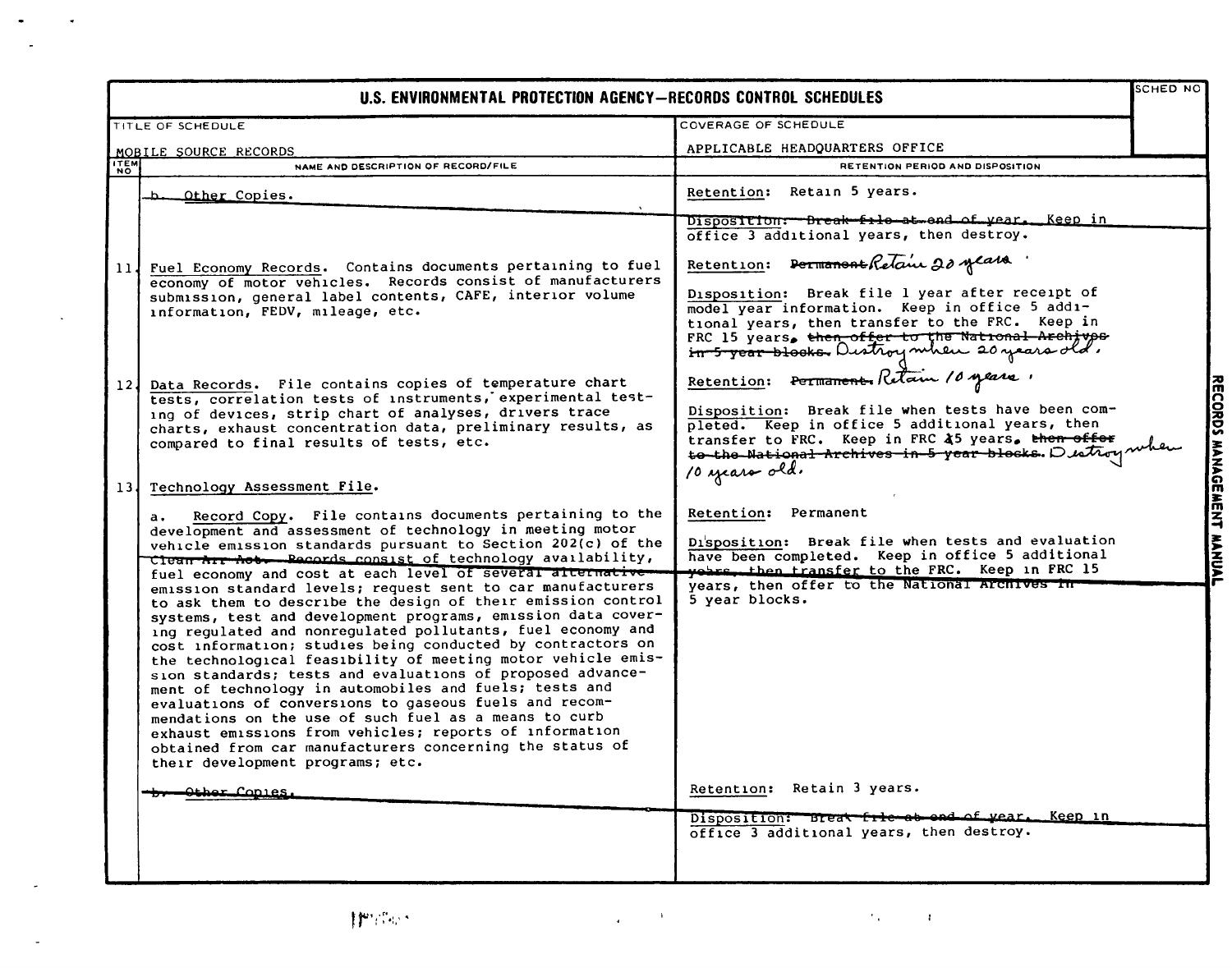|                       | U.S. ENVIRONMENTAL PROTECTION AGENCY-RECORDS CONTROL SCHEDULES                                                                                                                                                                                                                                                                                                                                                                                                                                                                                                                                                                                                                                                                                                                                        |                                                                                                                                                                                                                                             | SCHED.NO |
|-----------------------|-------------------------------------------------------------------------------------------------------------------------------------------------------------------------------------------------------------------------------------------------------------------------------------------------------------------------------------------------------------------------------------------------------------------------------------------------------------------------------------------------------------------------------------------------------------------------------------------------------------------------------------------------------------------------------------------------------------------------------------------------------------------------------------------------------|---------------------------------------------------------------------------------------------------------------------------------------------------------------------------------------------------------------------------------------------|----------|
|                       | TITLE OF SCHEDULE                                                                                                                                                                                                                                                                                                                                                                                                                                                                                                                                                                                                                                                                                                                                                                                     | COVERAGE OF SCHEDULE                                                                                                                                                                                                                        |          |
| MOBILE SOURCE RECORDS |                                                                                                                                                                                                                                                                                                                                                                                                                                                                                                                                                                                                                                                                                                                                                                                                       | APPLICABLE HEADOUARTERS OFFICE                                                                                                                                                                                                              |          |
| $\frac{1}{N}$         | NAME AND DESCRIPTION OF RECORD/FILE                                                                                                                                                                                                                                                                                                                                                                                                                                                                                                                                                                                                                                                                                                                                                                   | RETENTION PERIOD AND DISPOSITION                                                                                                                                                                                                            |          |
| 14.                   | Inspection and Maintenance (I/M). File contains documents<br>pertaining to state inspection/maintenance programs to con-<br>trol air pollution. The inspection/maintenance program is<br>required as a part of State Implementation plans pursuant to<br>the Clean Air Act Amendments of 1970. Records consist of<br>policy statements on I/M; technical analysis of emission<br>reduction benefits; background and program supporting docu-<br>mentation on mobile source control and program implementa-<br>tion efforts; coordination between Headquarters and regions<br>on program policy and operations; development plans for pro-<br>viding information to the public; and technical issues such<br>as health effects, air pollution research, emission testing,<br>and I/M and fuel economy. | Permanent.<br><b>Retention:</b><br>Disposition: Break file when I/M programs are<br>revised. Keep in office 5 additional years, then<br>transfer to the FRC. Keep in FRC 15 years, then<br>offer to the National Archives in 5 year blocks. |          |
| 15.                   | Environmental Impact Statement and Review File. Covers<br>activities related to environmental impact statement needs,<br>requirements, development, and appraisals. Records consist<br>of environmental impact statements, appraisals, negative<br>declarations, comments and program papers relating to impact<br>of Federal activities on environment, preparation, and<br>review summaries.                                                                                                                                                                                                                                                                                                                                                                                                        | Retention: Retain 5 years.<br>Disposition: Break file upon completion of<br>rewiew. Keep in office I additional year, then<br>transfer to the FRC. Destroy when 5 years olds                                                                |          |
| 16.                   | Standards and Regulations Files. Contains information rela-<br>ting to the development and installation of rules for effec-                                                                                                                                                                                                                                                                                                                                                                                                                                                                                                                                                                                                                                                                           | Retention: Permanent.                                                                                                                                                                                                                       |          |
|                       | ting the environmental legislation passed by Congress.<br>Records consist of proposed regulations, internal comments,<br>journal articles and other supporting literature, proposed<br>rules, response to proposals, Federal Register tear sheets<br>of rules, EPA press releases, newspaper clippings, etc.                                                                                                                                                                                                                                                                                                                                                                                                                                                                                          | Disposition: Break file after resolution of any<br>litigation. Keep in office I year, then transfer<br>to the FRC. Keep in FRC for 15 years, then offer<br>to the National Archives in 5 year blocks.                                       |          |

 $\mathbf{F}$ 

 $\mathbf{r}$ 

 $\bar{a}$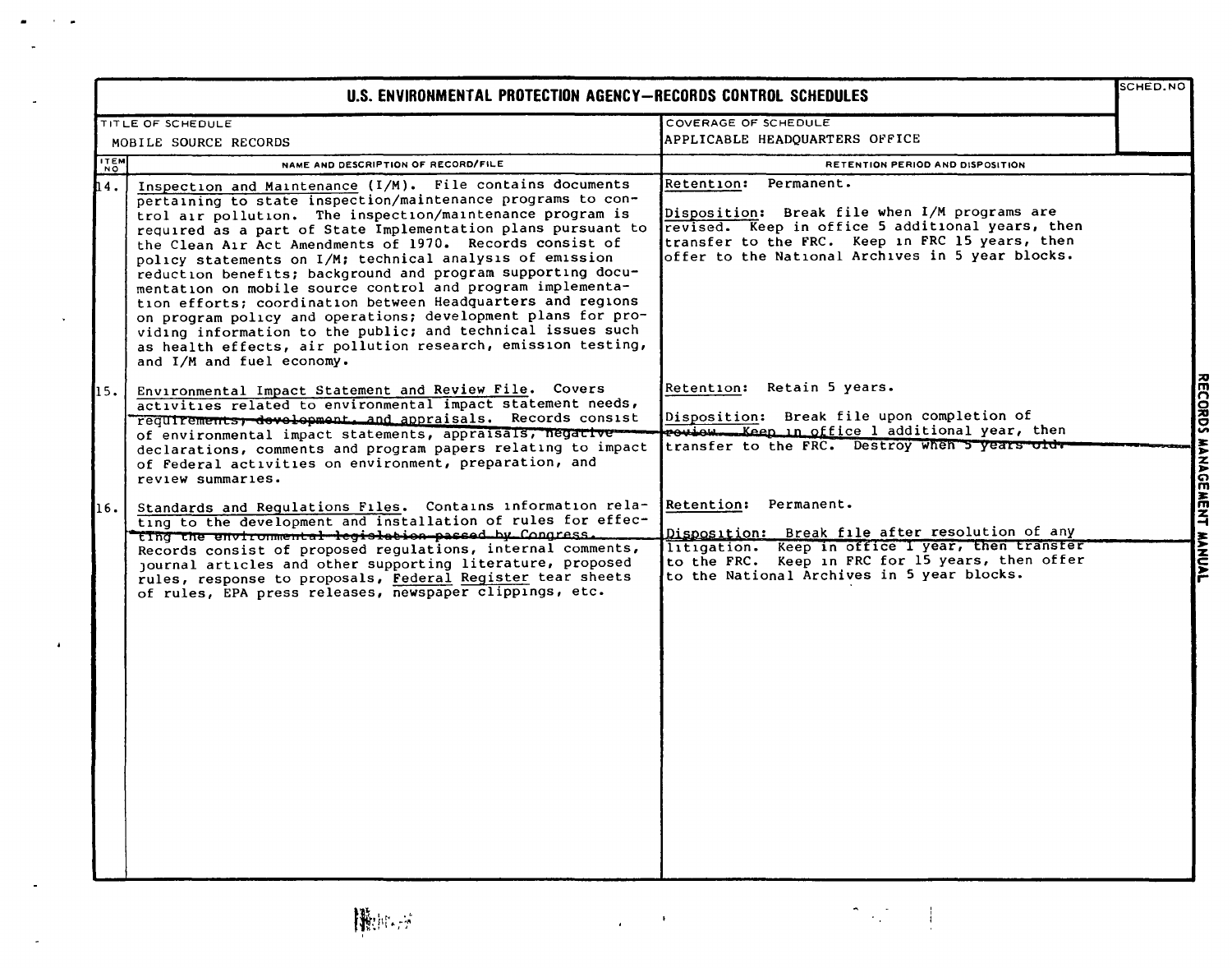Atch to SF 115 (Info for "PERHANENT" retention records)

| Title Of Schedule: | MODITE SOULCE RECOLCE       |                             |                                                 |
|--------------------|-----------------------------|-----------------------------|-------------------------------------------------|
|                    |                             |                             |                                                 |
| Item No.           | Volume<br>On Hand (Cu. Ft.) | Growth<br>Per Year(Cu. Ft.) | Arrangement<br>Of Files                         |
| ı.                 | $\overline{2}$              | $\frac{1}{2}$               | Subject                                         |
| 3.                 | 4                           | ı                           | Subject                                         |
| 5.                 | $\frac{1}{2}$               | $\frac{1}{4}$               | Chronological                                   |
| 11.<br>12.<br>14.  | 20<br>300<br>5              | 10<br>60<br>$2\frac{1}{2}$  | Chronological<br>Chronological<br>Chronological |

 $\mathbf{r}^{\left(1\right)}$ 

 $\mathcal{L}$ 

 $\ddot{\phantom{a}}$ 

| Title Of Schedule: |  | Mobile Source Records |
|--------------------|--|-----------------------|
|                    |  |                       |

 $\mathbf{r} = \left\{ \mathbf{r} \in \mathbb{R}^d \mid \mathbf{r} \in \mathbb{R}^d \right\}$